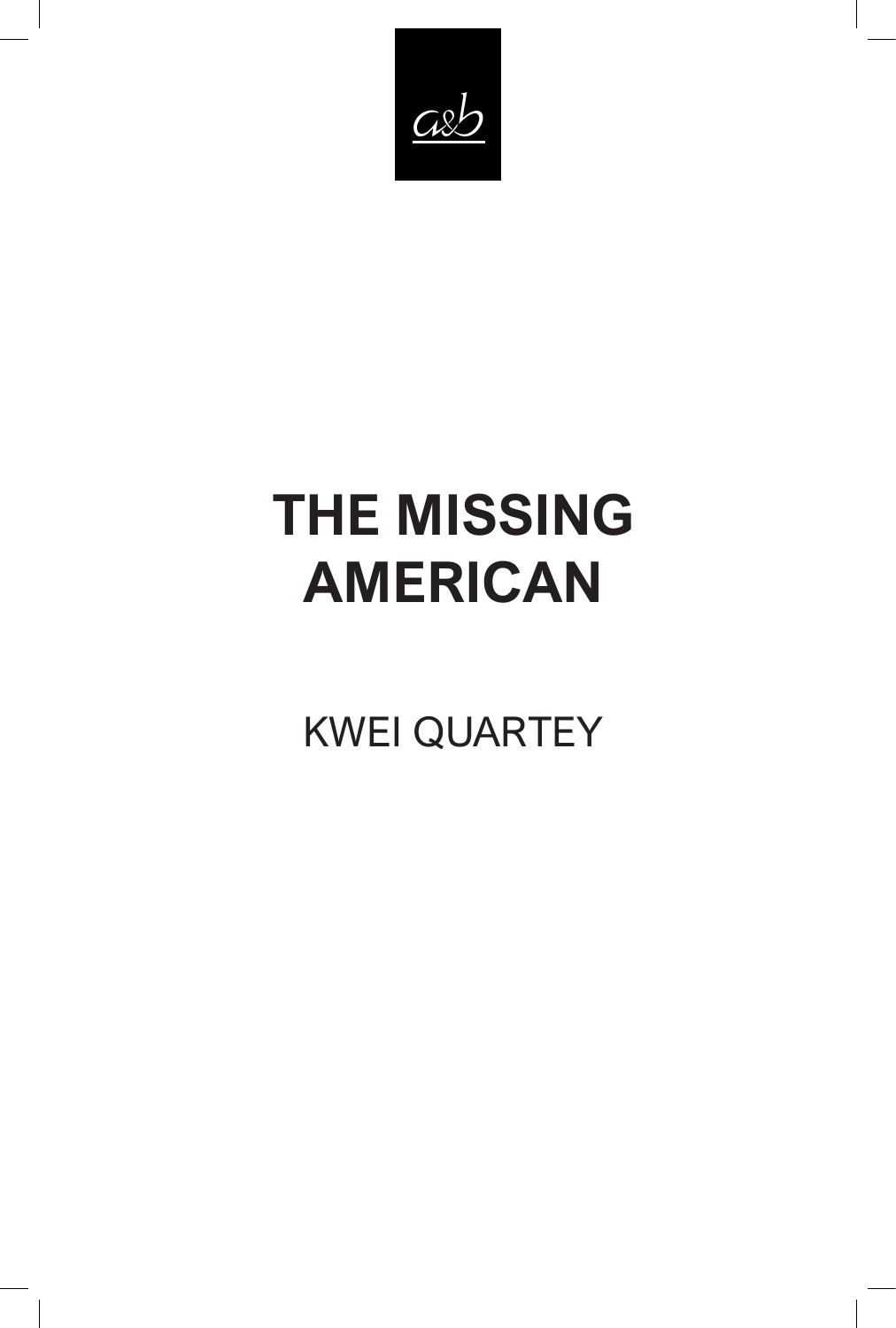Allison & Busby Limited 11 Wardour Mews London W1F 8AN *allisonandbusby.com*

First published in Great Britain by Allison & Busby in 2020.

Published by arrangement with Soho Press, New York, with the assistance of Rights People, London

Copyright © 2020 by Kwei Quartey

The moral right of the author is hereby asserted in accordance with the Copyright, Designs and Patents Act 1988.

> *All characters and events in this publication, other than those clearly in the public domain, are fictitious and any resemblance to actual persons, living or dead, is purely coincidental.*

All rights reserved. No part of this publication may be reproduced, stored in a retrieval system, or transmitted, in any form or by any means without the prior written permission of the publisher, nor be otherwise circulated in any form of binding or cover other than that in which it is published and without a similar condition being imposed on the subsequent buyer.

A CIP catalogue record for this book is available from the British Library.

First Edition

ISBN 978-0-7490-2507-6

Typeset in 11/16 pt Sabon LT Pro by Allison & Busby Ltd.

The paper used for this Allison & Busby publication has been produced from trees that have been legally sourced from well-managed and credibly certified forests.

> Printed and bound by CPI Group (UK) Ltd, Croydon, CR0 4YY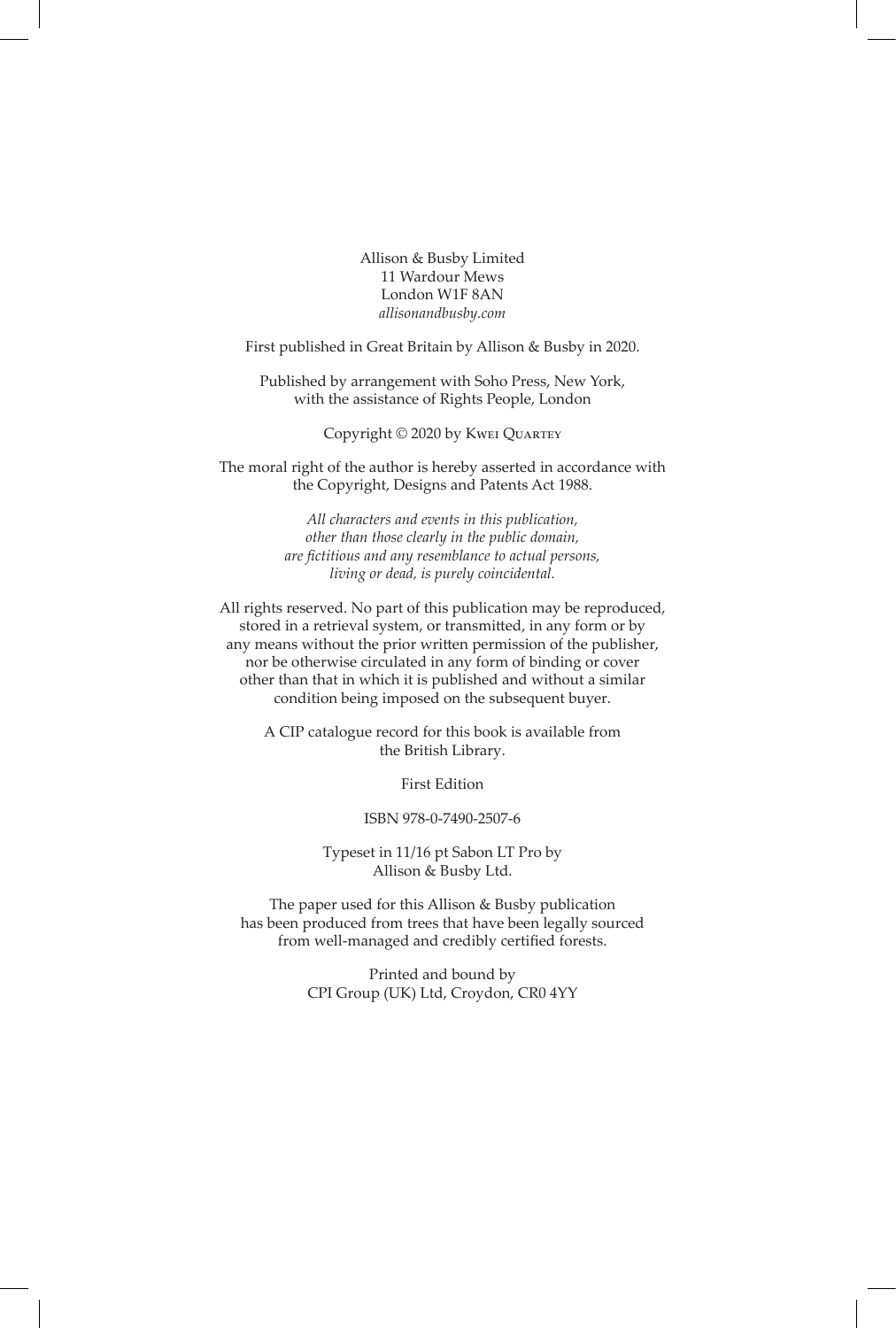## CHAPTER ONE

*4th January, Sekondi-Takoradi, Ghana*

Lying flat with the stock of the long-range rifle pressed firmly against his shoulder, the assassin positioned himself on the gable roof of the UT Bank building off Shippers Council Road. His legs were stretched straight out in a V on either side of the roof's ridge. He would have preferred a flat surface, but the advantages of this location easily outweighed any drawbacks. From this angle, he had an unobstructed view of the road through the Zeiss scope.

He waited. When the moment arrived, he would place the pad of his right index finger on the trigger rather than the crease between the first and second joints. That could result in a sideways torque on squeezing the trigger. So too could wrapping the thumb around the buttstock. Leave the thumb on the stock pointing forward towards the end of the barrel – that was what he had learnt in his first days as an officer in the Ghana Police Service's SWAT Panther Unit. Now, two years later, he was one of the best marksmen among his peers. Unfortunately, GPS talk was cheap, and they never put their money where their mouth was. Only the sniper's freelance work, like this assignment, bought him the good life – a nice car, good clothes, new furniture. And women, of course.

\* \* \*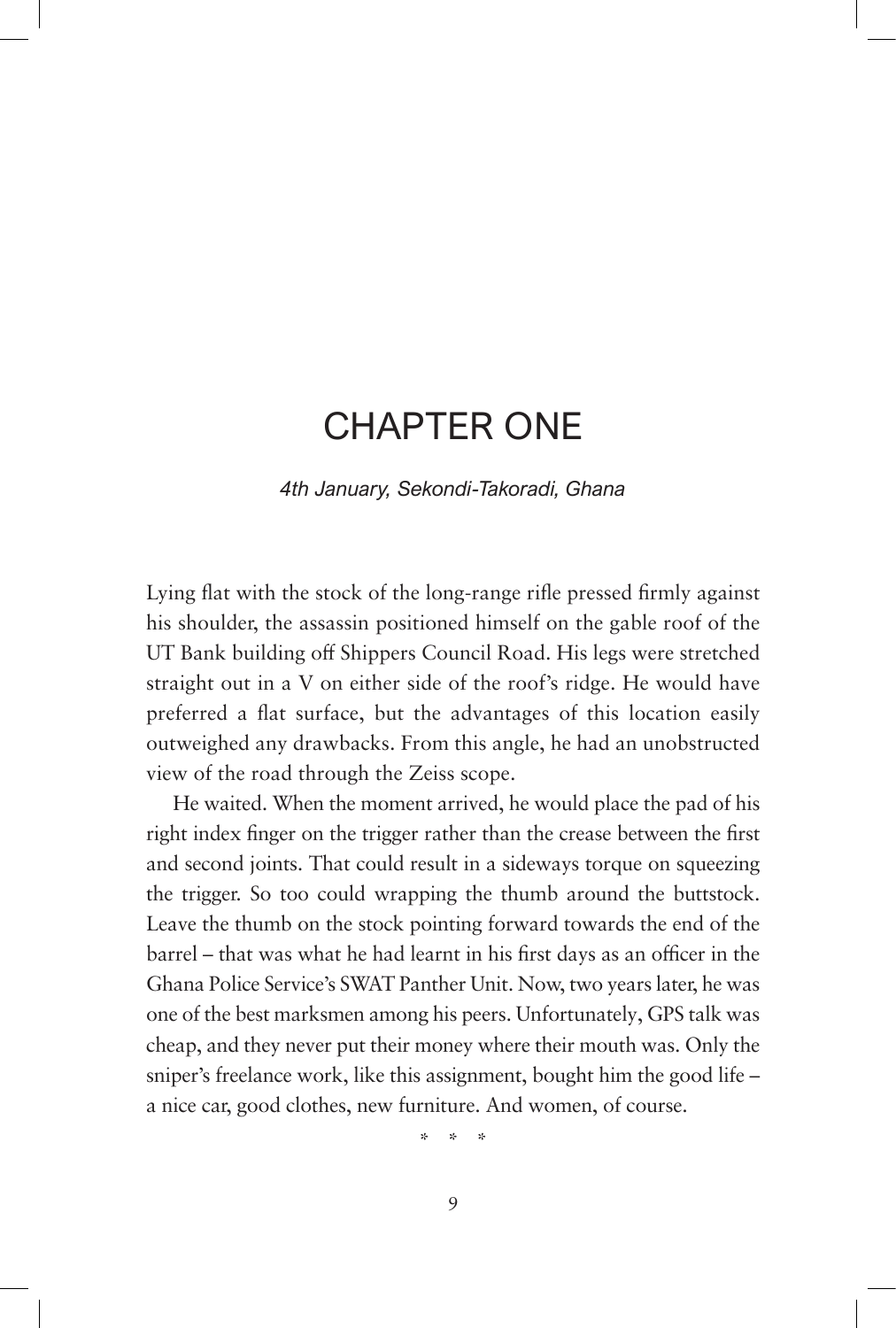Political rallies in Ghana are a serious business. There's blaring music, dancing troupes, and handkerchief-waving groups of women in matching outfits. Gangs of ferocious biker youths careen erratically through the streets, sometimes colliding with cars and each other, but these excitable young men, their bodies soused with adrenaline, leap right back up and keep riding.

So it was for Bernard Evans-Aidoo campaigning in the city of Sekondi-Takoradi against incumbent President Bannerman. Big, charismatic, and dressed flamboyantly in his signature red, black, white, and green – the colours of the National Democratic Congress party, the NDC. Evans-Aidoo stood out of the sunroof of his black Benz and waved to the thrilled crowds lining Shippers Council Road. A full brass band, rocking and high-stepping in rhythmic unison, preceded the slow-moving vehicle, and behind the car was a bunch of random kids and teenagers whirling and jumping up and down with unspecified exuberance. Every so often, the Benz paused and Evans-Aidoo got out with surprising agility to press palms with his fans. He saw the worshipping, idolising expression in their eyes as they stretched out their hands to be blessed by his touch.

It was the candidate's third stop for the day: Axim, Tarkwa, and now Sekondi-Takoradi. There had been the inevitable delays at the two prior rallies and Evans-Aidoo and the entourage were late. Even though they had started the parade before dusk, darkness had descended quickly around 6 p.m., as it always does at the equator. But that was no impediment. The campaign had a vehicle with a generator and bright lights that travelled at the head of the procession, sharply spotlighting the popular man who had set the youth on fire with his promises. He had pledged first, to sack every single corrupt official in the Bannerman government; second, to shunt away some of Ghana's petroleum and natural gas revenue into programmes that would benefit ordinary men and women, particularly the largely unemployed youth. It was a classic taking from the rich to give to the poor. These young people, so hungry for a livelihood, truly loved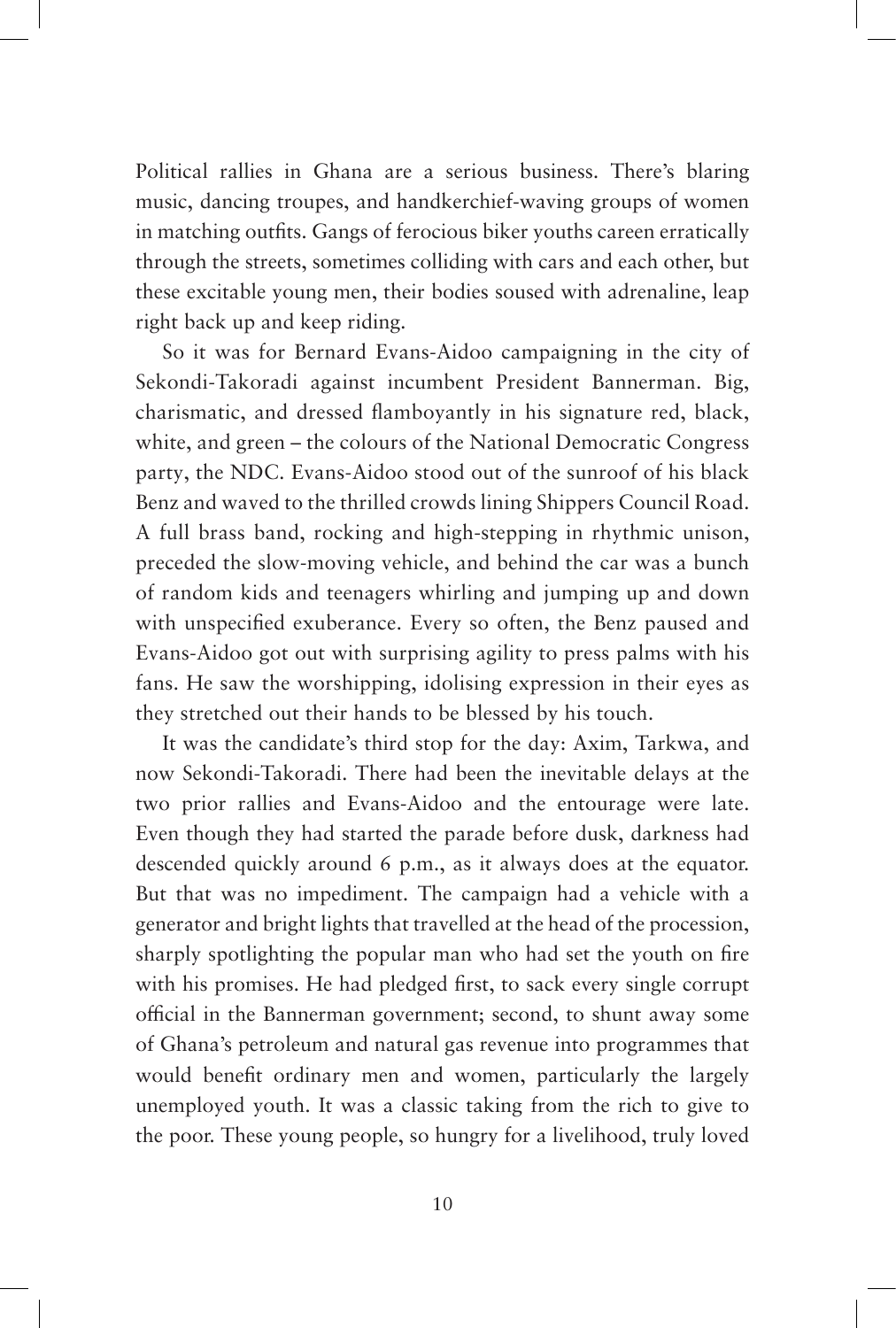Evans-Aidoo, and they had waited for him for hours in the ferocious sun. Now he was here, and he didn't disappoint as he put on this dazzling show. He was larger than life, physically and symbolically.

The cacophony from the cheering crowds, the band, and the noisy mobile generator prevented anyone from hearing a distinct gunshot. Evans-Aidoo's body dropped so suddenly from view that few people grasped that anything was wrong.

But inside the Benz, terror unfolded. Evans-Aidoo had collapsed like a sack of yams into the lap of his campaign manager, who let out a high-pitched scream as the minister's blood sprayed her and the tan leather seats. The bodyguard in the front scrambled into the back seat to shield his boss. The chauffeur craned to look behind. 'What happened? What happened?'

'*Drive forward!*' the bodyguard shouted. '*Drive!*'

The Benz shot forward and crossed the street's centre line. Tyres squealing, it skirted the generator vehicle and kept going. People at the roadside were screaming, but it was not jubilation any more. It was panic. Something bad had happened, but no one knew exactly what.

The manager in the Benz was shrieking, her head turned away from the sight of Evans-Aidoo limp and half wedged behind the passenger seat. The bodyguard tried to lift his boss's head, but it was slick with blood and brain matter and it slipped from his hands.

Hyperventilating and gripping the steering wheel like death itself, the chauffeur said, 'Where? Where?'

'Takoradi Hospital,' the bodyguard stammered. He was close to weeping. '*Hurry!*'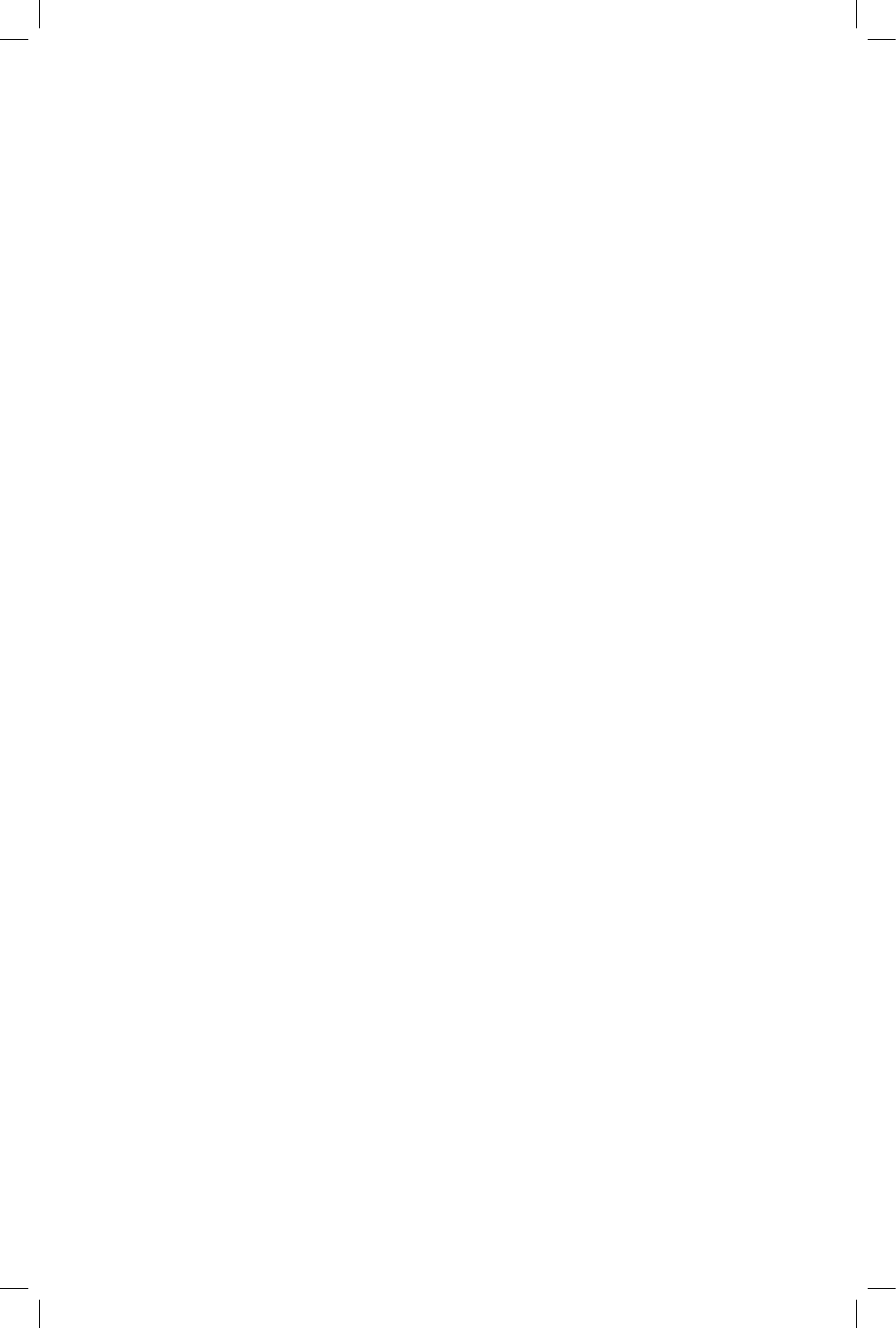## **ONE DAY EARLIER**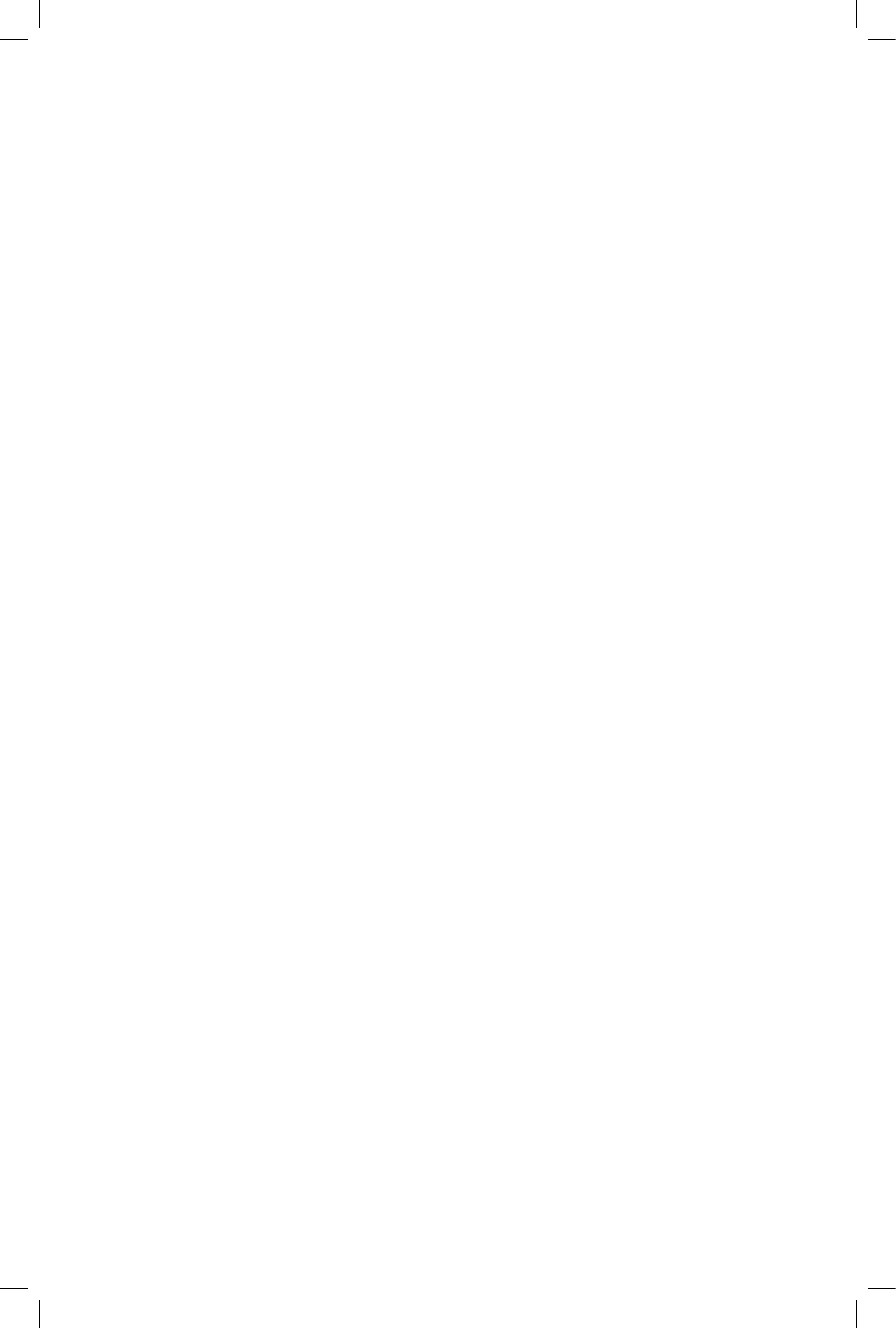## CHAPTER TWO

*3rd January, Accra, Ghana*

With darkened windows, sirens going, and small flags of Ghana flapping on their hoods, three shiny black SUVs raced along Independence Avenue. Ordinary mortals on the street knew the drill and pulled their vehicles to the side to give the VIP free passage.

In this case, the dignitary taking precedence over the plebes of Accra was the Inspector General of Police, James Akrofi, who was in the back seat of the middle vehicle. He didn't look up from his work as he made last-minute changes to the draft of his Ghana Police Service Report to the Blue-Ribbon Commission on the Eradication of Corruption in Ghana. It was a mouthful, but before President J. K. Bannerman had been elected to power almost four years ago by an overwhelming majority of Ghanaian voters, he had campaigned consistently on that one bedevilling issue: corruption. Tapping into a lurking sense among Ghana's citizens that the nation was slipping backward like a truck mired in muck, Bannerman had persuaded Ghanaians that corruption was standing in the way of every individual's development and prosperity. 'Ghana fails when corruption prevails', his albeit clumsy slogan, had caught on. Bannerman had promised the nation a new era of The Clean and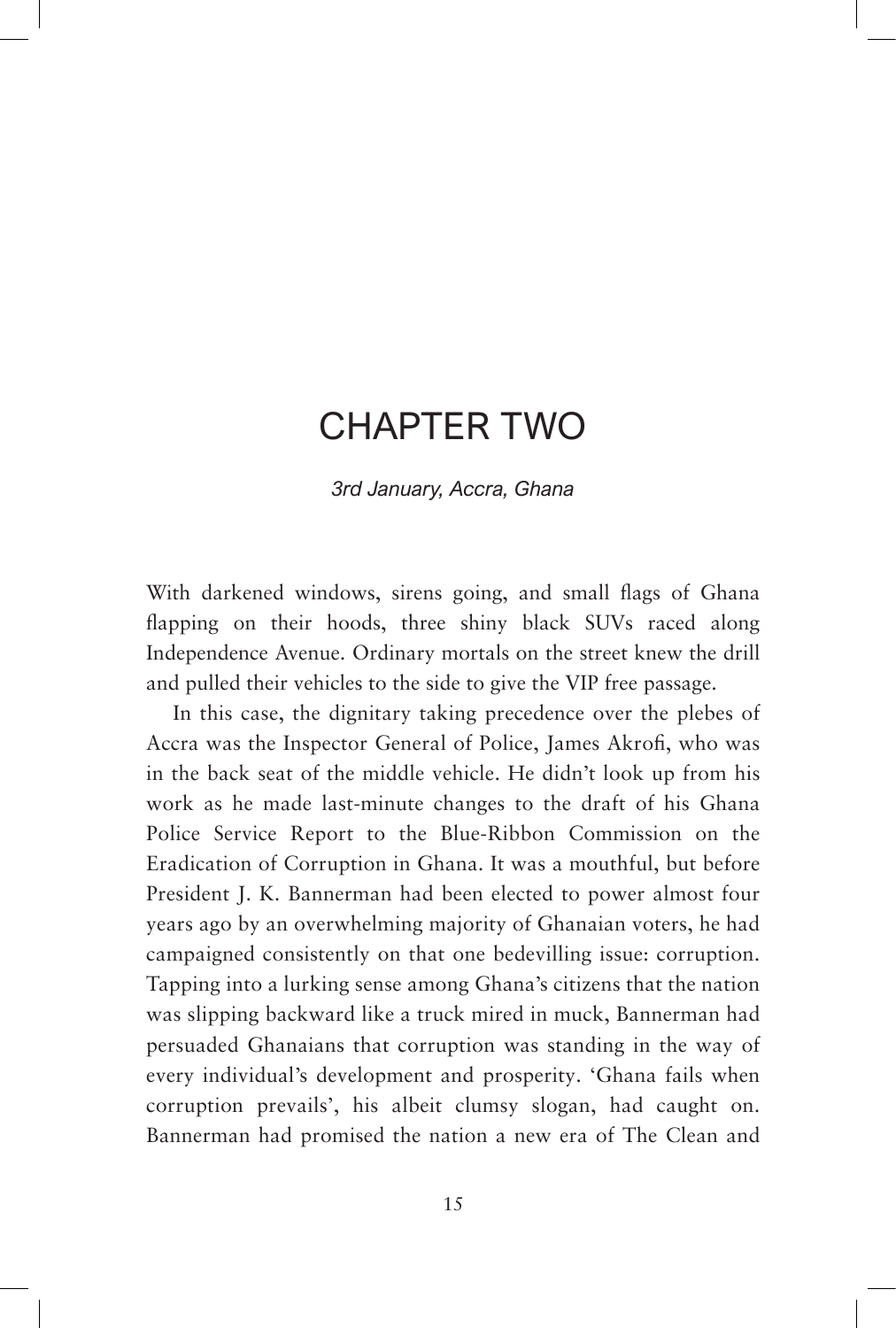Enlightened Society. The people reached out to him with the fervour of a parched man in the Sahara yearning for an oasis.

To be honest, like the engine of an antique car, the anti-corruption machine had been slow to start. Now, as Bannerman's first term was ending and the political parties were revving up for the upcoming presidential and parliamentary elections at the end of the year, the president's track record had been spotty – some even said too little, too late. There was some truth to the characterisation that implementation was not Bannerman's strong suit and that he was more of an idealist than a pragmatist. Privately, Akrofi thought the truth was somewhere in the middle. The bottom line was that Bannerman was now vulnerable to one man: Bernard Evans-Aidoo.

The SUV convoy swept through the gates of Jubilee House and sped across the vast square towards the presidential palace, which was built in the shape of the golden stool of the *Asantehene*. The Office of the President was expecting Akrofi, so from the palace entrance to the final security door of President Bannerman's inner sanctum, passage was quick and all the checkpoints along the way essentially a formality. Everyone knew who the Inspector General of Police was: one of Bannerman's closest friends and advisors.

Mr President, sixty-three, had a stern but avuncular demeanour, his charcoal-ash hair suggesting wisdom. He strode forward, hand outstretched. 'James! *Ete sen?*'

'*Nyame adom*, J. K.,' Akrofi said, grasping the hand with a firm, enthusiastic grip. Their eyes met and held, a testament to the strong bond between them.

'Good to see you, good to see you,' Bannerman said. 'Come, let's sit down.'

Akrofi followed the president several metres across the crimson carpet with Ghana's coat of arms in the centre. They had a 360-degree view of Accra through the tinted, floor-to-ceiling bulletproof glass, the cost of which had no doubt contributed to the bloated \$50 million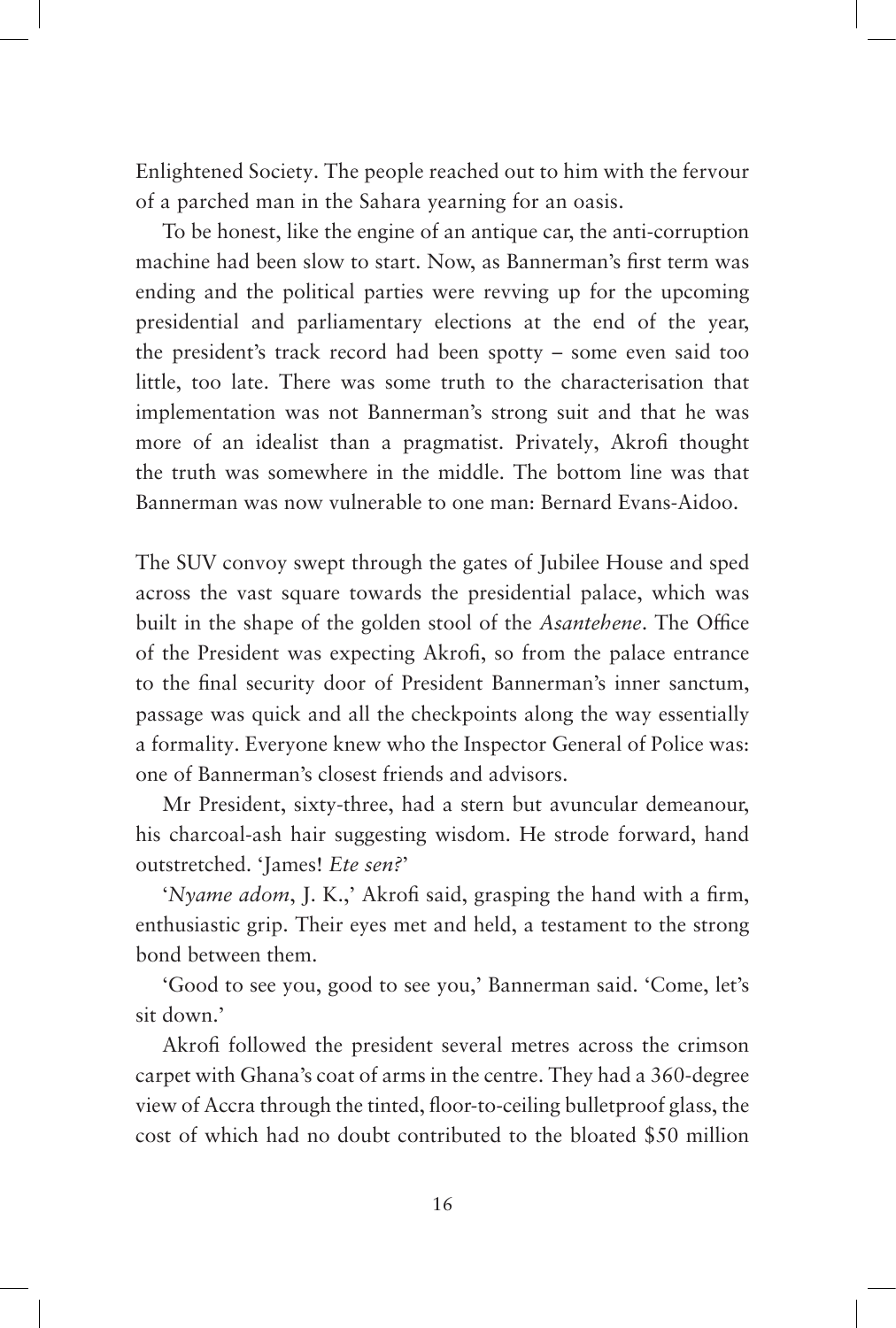cost of the palace. But Akrofi didn't find that necessarily bad. In what country was it not fashionable to complain about the extravagant residences of the ruling class?

Out of respect, Akrofi waited for the leader of the nation to sit down before he did. 'How are dear Josephine and the children?' Bannerman asked, turning his body halfway towards his friend.

'Everybody is doing well, by His Grace, thank you,' Akrofi said. 'Josephine is in DC at the moment winning friends and influencing people, so to speak, and then she will be in England to see Kwame.'

Bannerman's expression softened. 'How is he doing these days?'

Akrofi lowered his gaze with a touch of sadness. 'You know. He has his good and bad days.'

'Yes, of course. I have faith that one day he will be well by God's grace.'

'Thank you, J. K. I appreciate your good wishes.'

'You are always welcome,' Bannerman said. 'So, let's see what you have for me.' Akrofi handed him the folder with the report and the president read it through once.

'Outstanding,' he said at length. 'This is simply first class and I like your four-part plan to eliminate corruption at the top. I think you've done a lot to change the culture of middle management and the junior officers, but now it's time to target the upper echelons.'

'You have my sincere word I will endeavour to do so,' Akrofi said. 'I admire what you are trying to do for the country.'

He and Bannerman had been in law school together, and high school and college before that. Akrofi had heavily supported his friend's presidential campaign and Bannerman had promised him the IGP post in return. One didn't rise to that position. It was a civilian appointment made entirely at the president's wishes.

Bannerman rose to place the documents on his rosewood desk imported from Italy, and then turned to the view from the south-west window. Accra's afternoon traffic was as clogged as bad plumbing. From here, one could just see the roof of the Ghana Police Service